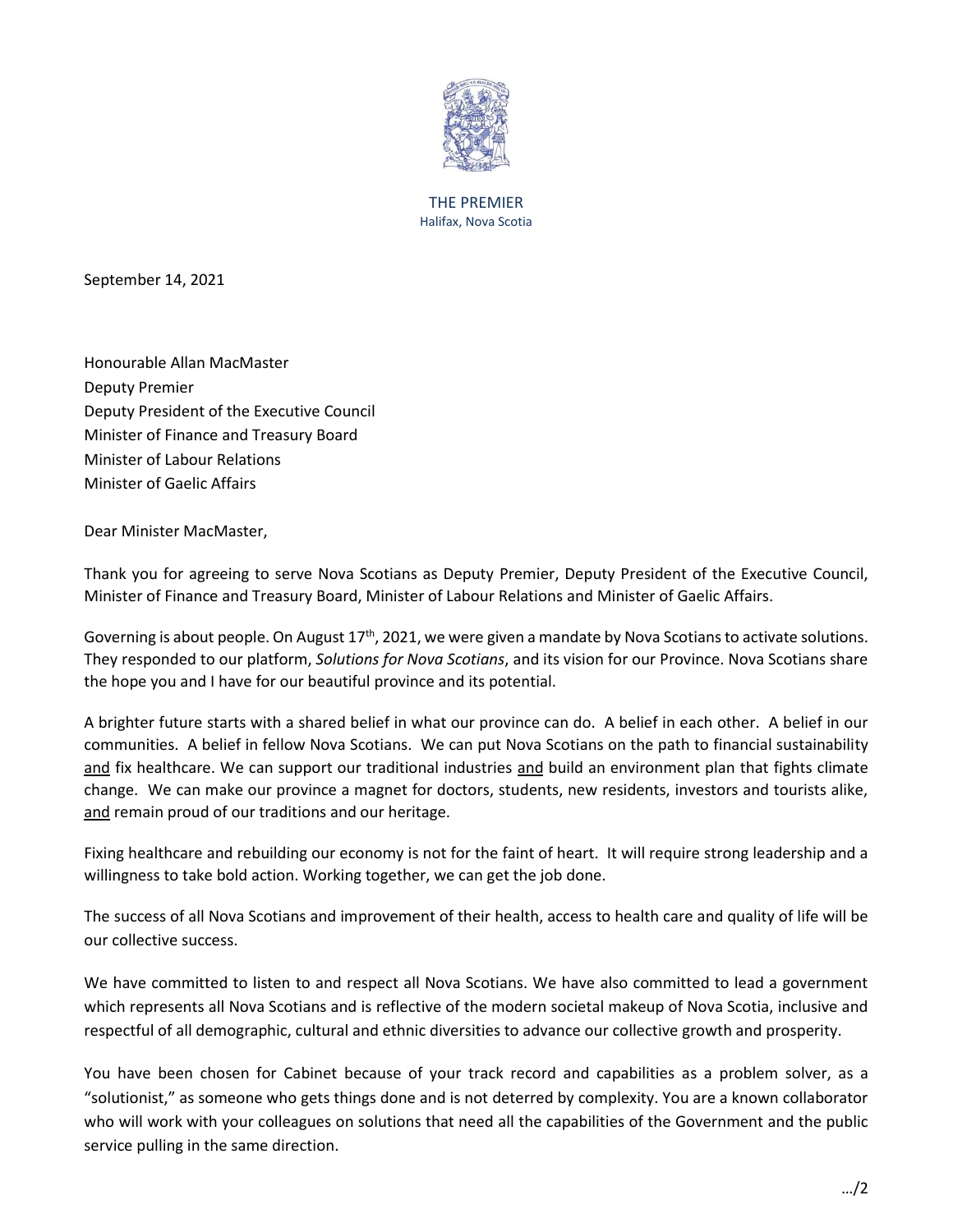Honourable Allan MacMaster Page 2

As Minister, your leadership and your team will play a critical role in contributing to the commitments we have made and to providing solutions. You are responsible for the conduct of the department(s) you oversee and must be aware of and adhere to the public service's *Code of Conduct and Respectful Workplace Policy* in your interactions with the public service. Most importantly, you are part of a team of solutionists who share a common vision and commitment to *Solutions for Nova Scotians.*

As Minister of Finance and Treasury Board you will:

- Within the first 90 days of your mandate, prepare a timeline for completion of all tasks below over the next four years. The initial timelines are to be updated quarterly thereafter.
- Implement the Better Pay Cheque Guarantee. Whatever is paid in provincial corporate tax, as a five-year pilot program, the province will return 50% of it to the corporation the next year as a subsidy, provided it is paid to their employees in accordance with the program.
- Implement the More Opportunities for Skilled Trades (MOST). No provincial personal income tax on the first \$50,000 of earnings for anyone working in the construction industry who is under the age of 30.
- Implement an annual tax credit to parents for enrollment and registration fees for sports and the arts.
- Implement a onetime tax credit to individuals who adopt a dog from a recognized adoption agency.
- Implement an additional, provincial deed transfer tax on any Nova Scotia property purchased by individuals who do not pay taxes in Nova Scotia.
- Impose a levy on every non-Nova Scotian taxpayer held property in Nova Scotia of an additional \$2 per \$100 of assessed property value.
- Negotiate with the Federal Government for increased health transfers.
- Negotiate with the Federal Government to allow Nova Scotia to keep and expand the federal portion of the physician retirement fund taxable benefit, to be reinvested in health care in our Province.

As Minister of Finance and Treasury Board, you will also support your Ministerial colleagues as they execute their responsibilities. In particular, you will support:

- The Minister of Education and Early Childhood Development as they review and develop curriculum related to Financial Literacy.
- The Minister of Education and Early Childhood Development as they develop an education travel tax credit for families who have to travel outside of their bussing and school districts to attend the IB program.
- The Minister of Seniors and Long-Term Care as they offer support to seniors through at home funding and the building of long-term care beds.
- The Minister of Health and Wellness as they establish a retirement fund for full time physicians who practice patient-facing services and match a portion of their retirement savings contributions.
- The Minister of Health and Wellness as they establish financial supports for individuals trying to start a family and paying for fertility services in Nova Scotia.
- The Minister of Economic Development as they implement the Nova Scotia Loyal program.
- The Minister of Municipal Affairs and Housing as they renegotiate the Memorandum of Understanding with the Municipalities.
- The Minister of Municipal Affairs and Housing as they double the equalization payment for the first year, until a new Memorandum of Understanding with the municipalities can be reached.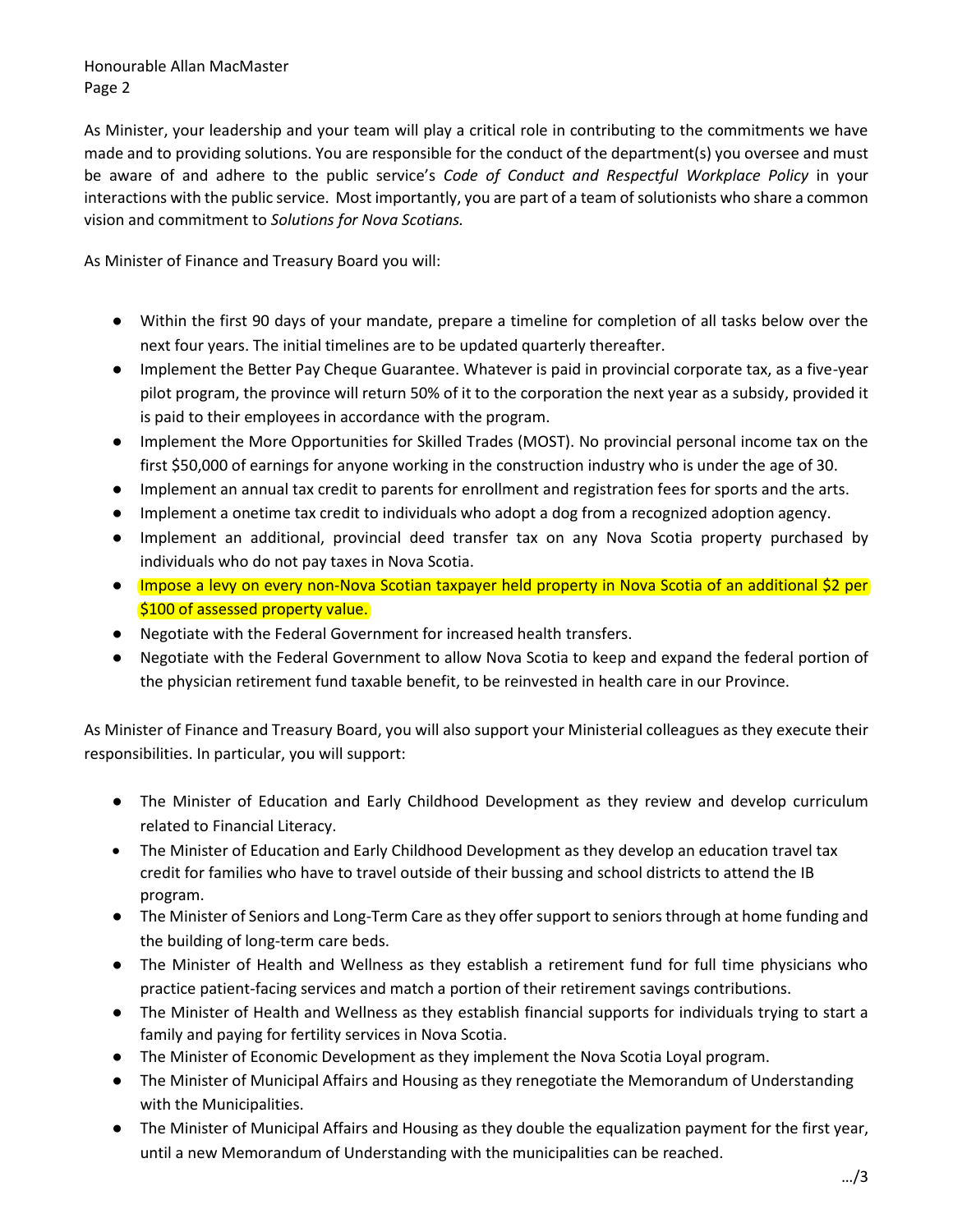## Honourable Allan MacMaster Page 3

As Minister responsible for Labour Relations, you will:

● Remain committed to fair and open negotiations and engage in meaningful negotiations with unions.

As Minister responsible for Labour Relations, you will also support your Ministerial colleagues as they execute their responsibilities. In particular, you will support:

- The Minister of Health and Wellness as they expand operating room hours and ensure that any new hours are consistent with the terms and conditions of the collective agreement with the Nurses' Union and with other support services, such as environmental service providers (cleaners, porters, sterilization).
- The Minister of Health and Wellness to establish conflict resolution policies for health workers.

As Minister of Gaelic Affairs, you will:

- Within the first 90 days of your mandate, prepare a timeline for completion of all tasks below over the next four years. The initial timelines are to be updated quarterly thereafter.
- Promote Gaelic's value and contribution to the province.
- Support innovative language and cultural programs that meet the needs of the Gaelic community and facilitate dialogue with government and community partners on strategies and policies that support Gaelic development.
- Lead the creation of learning materials for use by instructors and Gaelic learners.
- Assist and support community initiatives and projects and collaborate with international partners to increase Gaelic learning opportunities and cultural exchanges.

As we progress through our mandate, we will work together to identify further refinement and priorities of focus.

Within the first six months, and as part of your Department's mandate, you will work with me and other Departments in reviewing the role and effectiveness of Agencies, Offices and Crown Corporations with a goal of ensuring the most efficient and accountable methodology for the undertaking of their respective tasks.

We have a clear mandate and the vision and the determination to take decisive action to solve problems for people by giving them hope for health, universal mental health care, dignity for our seniors and a new opportunity for aging well. We will invest in our future. We will build a Nova Scotia with more people, more jobs, better jobs and more housing and infrastructure for people. We will do this with an overriding commitment to sustainable prosperity, establishing Nova Scotia as a world leader.

We will overcome the obstacles that stand in the way of achieving the incredible opportunities within our reach to improve the well-being and quality of life every Nova Scotian deserves.

I look forward to working with you to improve the lives of all the people of Nova Scotia and change the course of our Province now and for generations to come.

Sincerely,